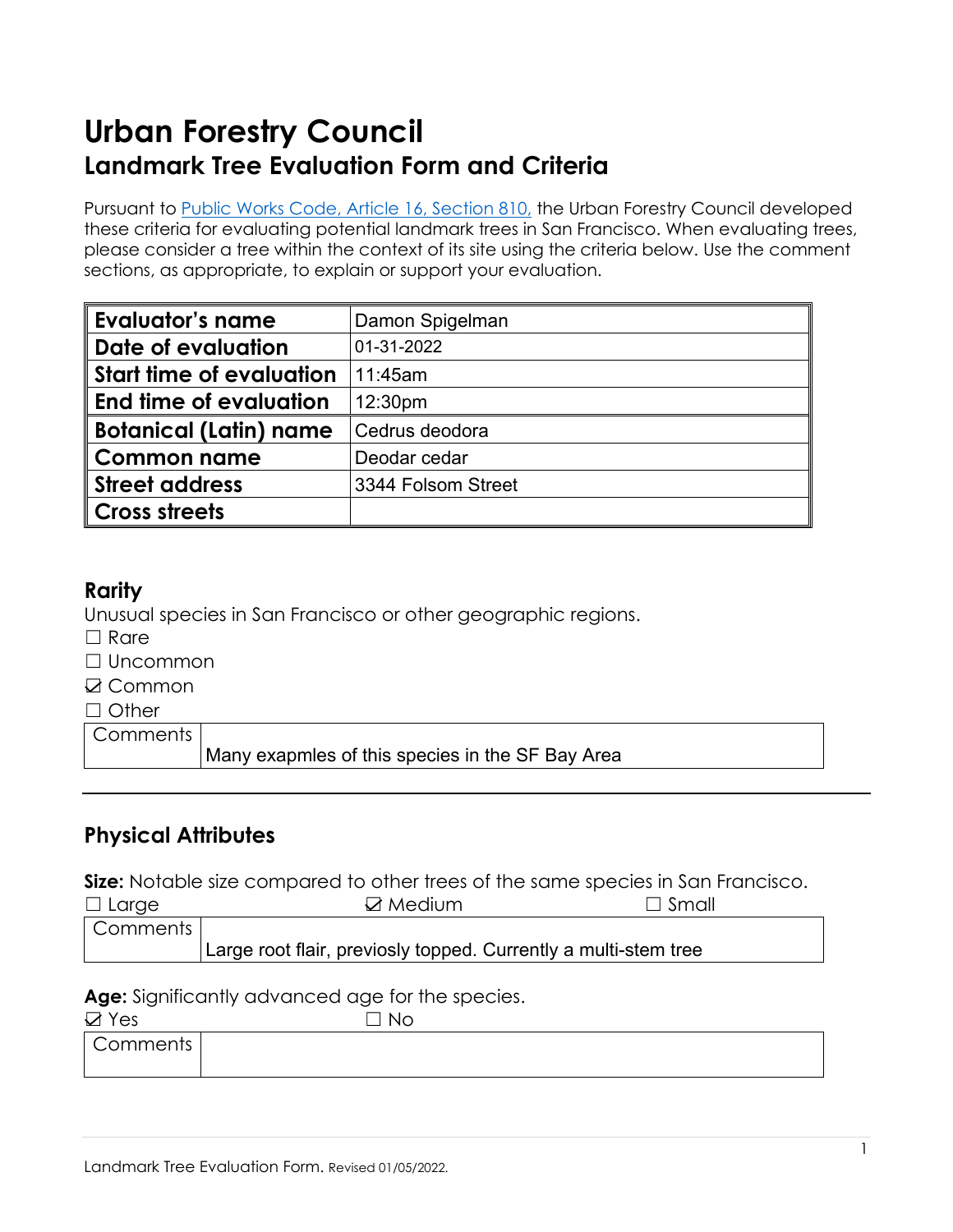**Distinguished form:** Tree is an example of good form for its species, has majestic quality or otherwise unique structure.

| $\Box$ Yes               | ⊠ No                                                                                           |  |
|--------------------------|------------------------------------------------------------------------------------------------|--|
| Comments                 |                                                                                                |  |
|                          |                                                                                                |  |
|                          |                                                                                                |  |
|                          | <b>Tree condition:</b> Consider overall tree health and structure, including hazard potential. |  |
| $\Box$ Good to Excellent |                                                                                                |  |
| $\boxtimes$ Fair to Poor |                                                                                                |  |
| $\Box$ Potential hazard  |                                                                                                |  |
|                          |                                                                                                |  |

| I Comments I |                                                                                           |  |
|--------------|-------------------------------------------------------------------------------------------|--|
|              | Tree is in fair shape, in need of a good prune and removal of all deadand broken branches |  |

#### **OVERALL CATEGORY RATING**

|            |                  | Do the <b>physical attributes</b> of this tree support a recommendation for Landmark status? |
|------------|------------------|----------------------------------------------------------------------------------------------|
| $\Box$ Yes | $\Box$ Partially | $\Box$ No                                                                                    |

# **Historical Attributes**

**Historical association:** Any relation to a historic or cultural building, site, street, person, event, etc.

| $\Box$ Yes | $\boxtimes$ None apparent |  |
|------------|---------------------------|--|
| Comments   |                           |  |
|            |                           |  |

#### **Profiled in a publication or other media for its historic value:** Tree has received

coverage in print, internet, media, etc. Attach documentation or provide links if appropriate.

| $\Box$ Yes | ☑ Unknown |
|------------|-----------|
| Comments   |           |
|            |           |

### **OVERALL CATEGORY RATING**

|            |                  | Do the <b>historic attributes</b> of this tree support a recommendation for Landmark status? |
|------------|------------------|----------------------------------------------------------------------------------------------|
| $\Box$ Yes | $\Box$ Partially | $\nabla$ No                                                                                  |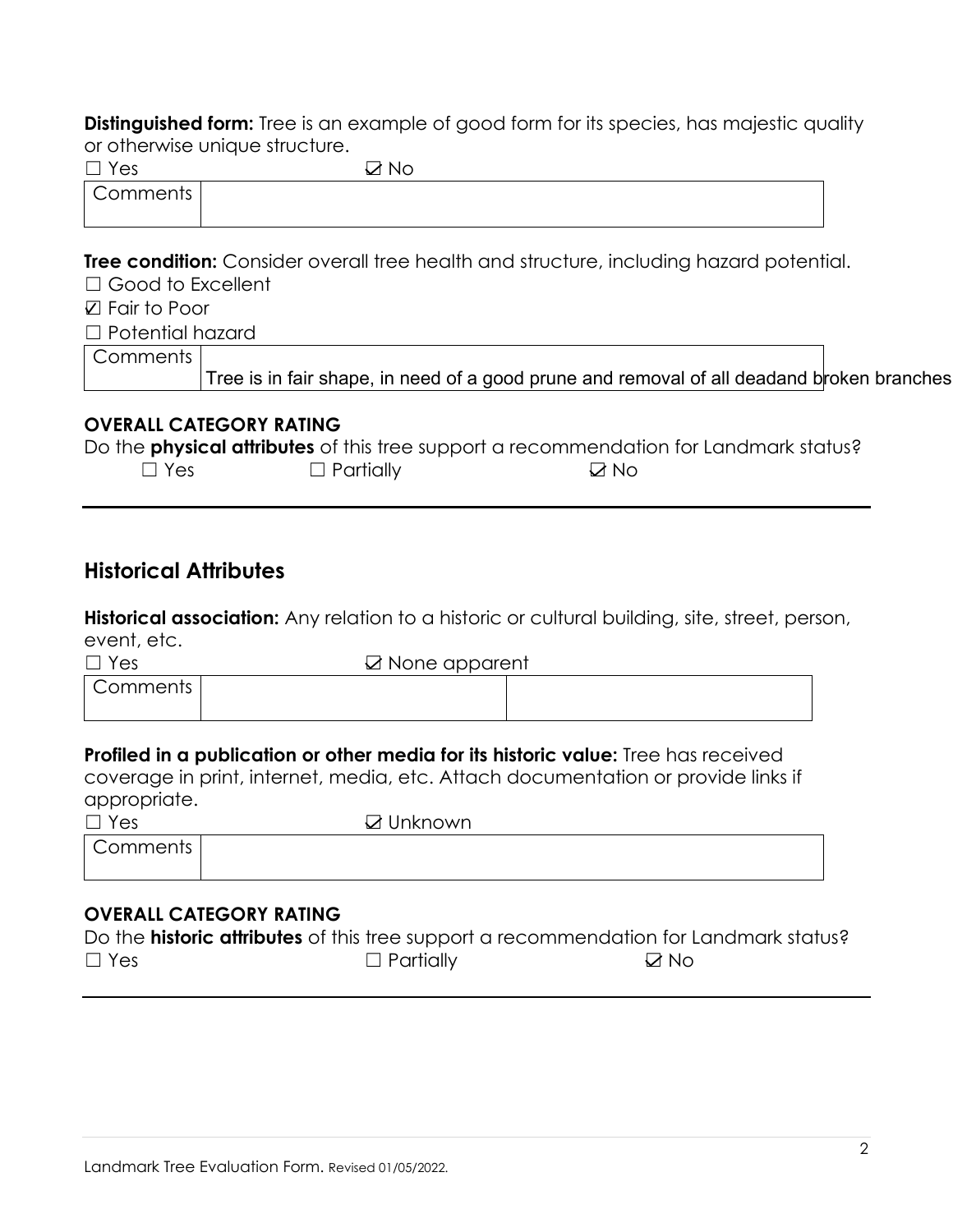# **Environmental Attributes**

## **Prominent landscape feature:** A striking and outstanding natural feature.

| $\boxtimes$ Yes | l I No                                                      |  |
|-----------------|-------------------------------------------------------------|--|
| Comments        |                                                             |  |
|                 | Species is a prominent landscape feature for this residence |  |

#### **Low tree density:** Tree exists in a neighborhood with very few trees.

| $\Box$ Low | $\Box$ Moderate | $\boxtimes$ High |
|------------|-----------------|------------------|
| Comments   |                 |                  |
|            |                 |                  |

**Interdependent group of trees:** This tree is an integral member of a group of trees and removing it may have an adverse impact on the adjacent trees.

| $\Box$ Yes | ⇁<br>`Nol |  |
|------------|-----------|--|
| Comments   |           |  |

#### **Visible or accessible from public right-of-way:** High visibility and/or accessibility.

| $\boxtimes$ Yes | $\Box$ No                                                        |
|-----------------|------------------------------------------------------------------|
| Comments        |                                                                  |
|                 | Tree is visible from the open space directly above the residence |

**High traffic area:** Tree is in an area that has a large volume of vehicle, bike, or pedestrian traffic and has a potential traffic-calming effect.

| $\boxtimes$ Yes | <b>No</b><br>ᄀ |  |
|-----------------|----------------|--|
| Comments        |                |  |
|                 |                |  |

**Important wildlife habitat:** Species has a known relationship with wildlife to which it provides food, shelter, nesting potential, etc.

| $\boxtimes$ Yes | ∩No                                                            |  |
|-----------------|----------------------------------------------------------------|--|
| Comments        |                                                                |  |
|                 | Species should provide considerable habitat for local wildlife |  |

#### **Erosion control:** Tree prevents soil erosion.

| $\Box$ Yes | ⊠ No |  |
|------------|------|--|
| Comments   |      |  |
|            |      |  |

### **Wind or sound barrier:** Tree reduces wind speed or mitigates undesirable noise.

| $\boxtimes$ Yes | `No |  |
|-----------------|-----|--|
| Comments        |     |  |
|                 |     |  |